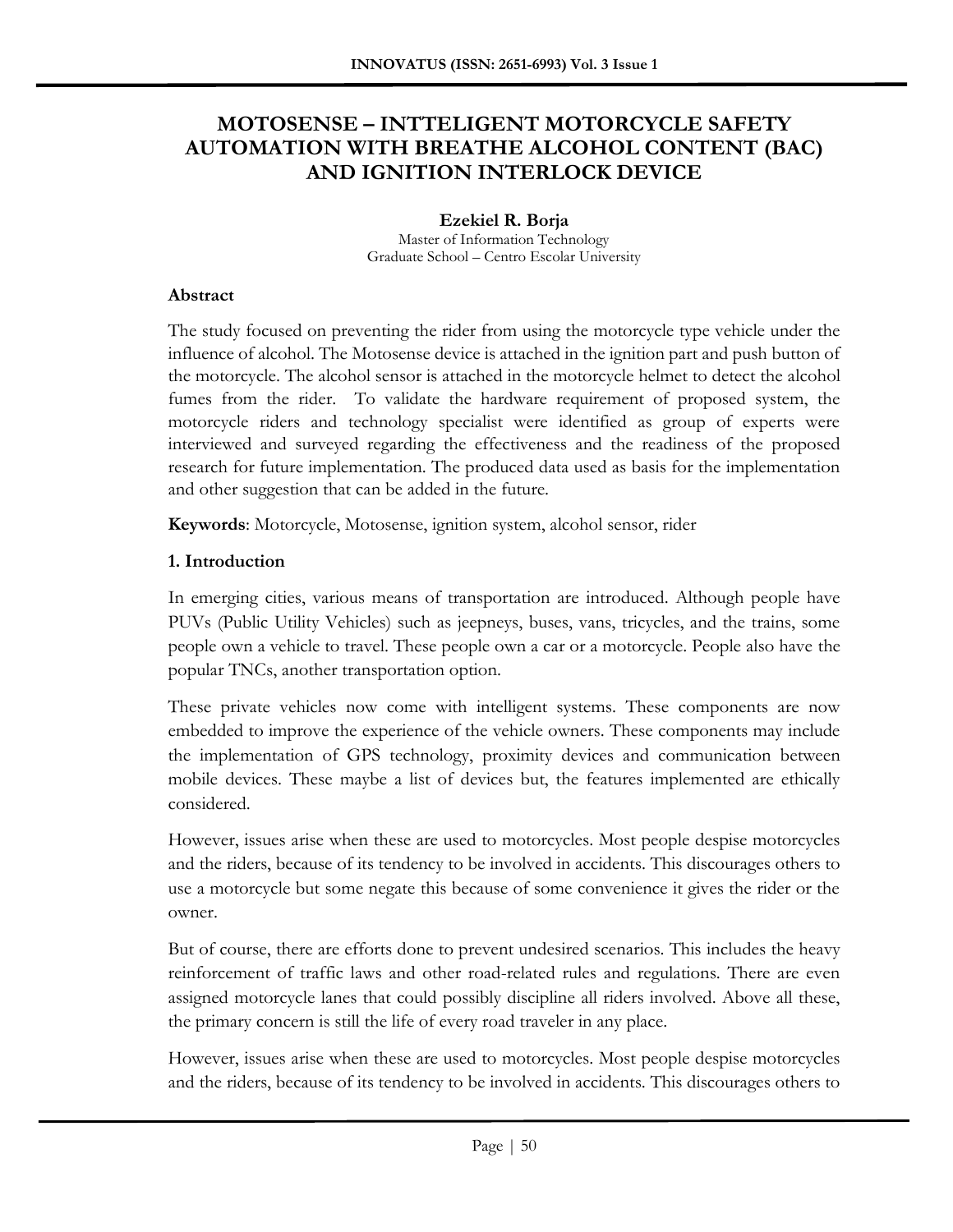use a motorcycle but some negate this because of some convenience it gives the rider or the owner.

But of course, there are efforts done to prevent undesired scenarios. This includes the heavy reinforcement of traffic laws and other road-related rules and regulations. There are even assigned motorcycle lanes that could possibly discipline all riders involved. Above all these, the primary concern is still the life of every road traveler in any place.

# **2. Background of the Study**

The current efforts for the minimization of road accidents still have a room for improvement. Vehicles with intelligent systems are getting common, and this is heavily applied on cars and other four-wheeler vehicles. The motorcycle does not get much benefit from this as implementation of this intelligent systems on motorcycles has heavy implications, especially, when it comes to undistracted driving.

Based on the MMRAS or the Metro Manila Accident Recording Analysis System of 2016 conducted by Metropolitan Manila Development Authority, motorcycle is the most involved vehicle in terms of fatal and non-fatal accidents in the highways of Metro Manila. With 218 fatal accidents and 11,456 non-fatal injuries with 11,431 damage to properties. 1 of the major cause of accidents is human error with alcohol-suspected riders. (MMRAS, 2016).

ing to Kimiko Sy of Rappler in his article "IN NUMBERS: Road crash incidents in the Philippines", The age ranges from 15-64 years old of those involved in accidents in the major highways. Majority of accidents in the highway involve motorcycle which is 69% nationwide. (Sy, 2017)

The proponent thought of developing an automation system for motorcycle riders that can to help the riders in a variety of ways and to ensure the rider's safety. Incorporating other features, the proposed system can be utilized without distracting the driver.

However, issues arise when these are used to motorcycles. Most people despise motorcycles and the riders, because of its tendency to be involved in accidents. This discourages others to use a motorcycle but some negate this because of some convenience it gives the rider or the owner.

But of course, there are efforts done to prevent undesired scenarios. This includes the heavy reinforcement of traffic laws and other road-related rules and regulations. There are even assigned motorcycle lanes that could possibly discipline all riders involved. Above all these, the primary concern is still the life of every road traveler in any place.

According to Kimiko Sy of Rappler in his article "IN NUMBERS: Road crash incidents in the Philippines", The age ranges from 15-64 years old of those involved in accidents in the major highways. Majority of accidents in the highway involve motorcycle which is 69% nationwide. (Sy, 2017)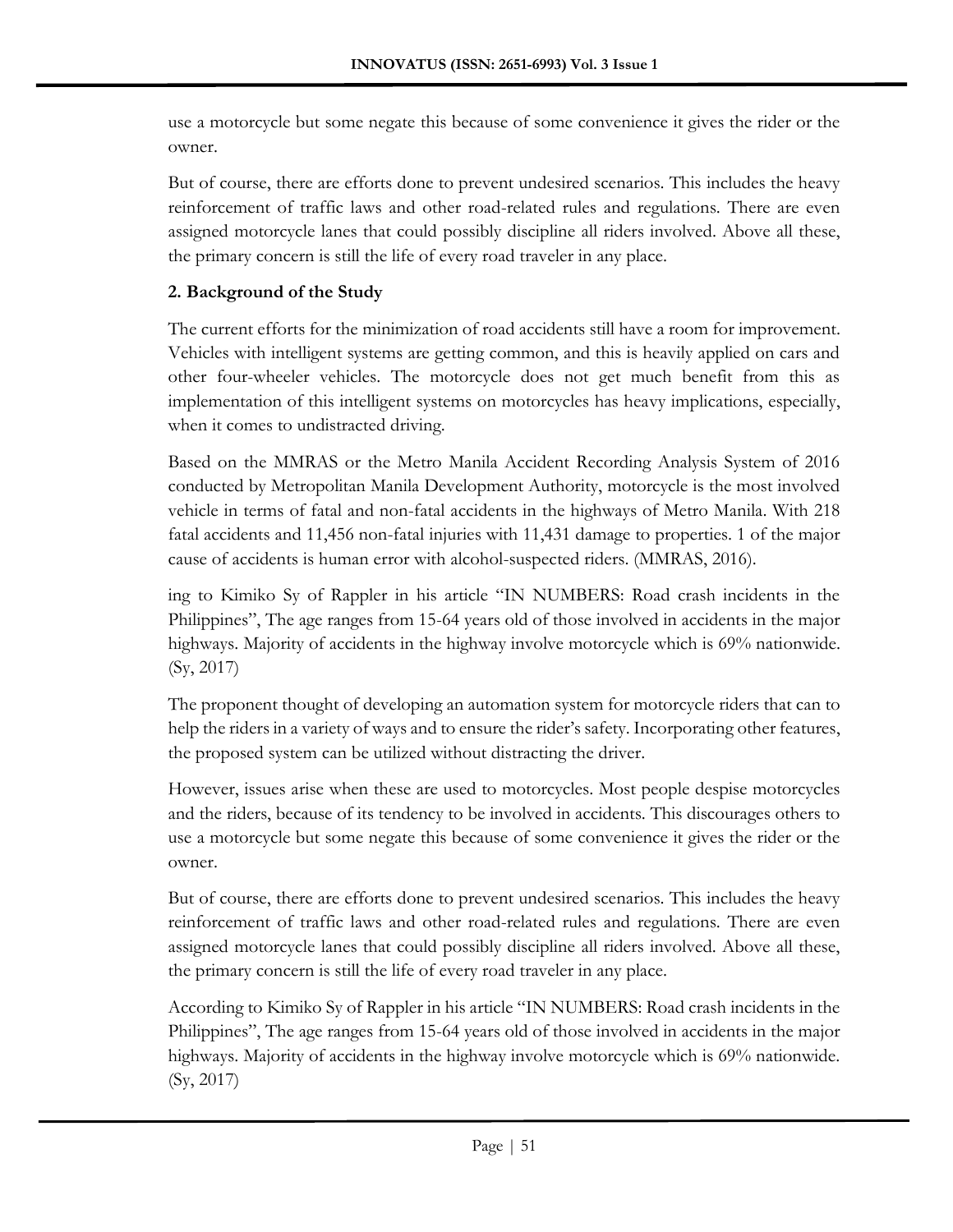The proponent thought of developing an automation system for motorcycle riders that can to help the riders in a variety of ways and to ensure the rider's safety. Incorporating other features, the proposed system can be utilized without distracting the driver.

# **3. Objective of the Study**

*3.1 General Objective.* The General Objective of this study is to design and develop BREATHE ALCOHOL CONTENT (BAC) and IGNITION INTERLOCK DEVICE.

*3.2 Specific Objectives*. 1. To design a device that prevents riders from using their motorcycle when under the influence of alcohol; To reduce road accidents and incidents involving motorcycles; To examine the efficiency and effectiveness of Breathe Alcohol Content and Ignition Interlock Device; To design and create a device under the standards of IEEE and ISO9126; To innovate the technology for preventing motorcycle accidents.

# **4. Scope and Limitation of the Study**

The proposed system was designed for motorcycle owners. The proposed system can promote safety and discipline among riders for it could reduce the likelihood of the accidents.

The alcohol sensor of the proposed system can detect alcoholic content in a specified range of alcohol levels. The alcohol sensor will be attached to the vehicle's handle bar. If triggered, the alcohol sensor will only automatically hinder the ignition from the start so as to prevent the events of drunk driving. The vehicle will only be allowed to start again after the refresh rate of 30 seconds.

The Ignition Interlock Device of the proposed system is primarily responsible for locking the motorcycle ignition engine and push start button, and in analyzing the alcohol content coming from alcohol sensor. The IDD is composed of relays and indictors for monitoring. The IDD is powered using 5v DC 2A Power supply. The relay switches are protected using diode to prevent power surges that cause burn to relay.

The Alcohol Sensor and IDD are connected using Bluetooth transmitter and receiver. The function of Bluetooth transmitter is to send the data from alcohol sensor.

The study did not include application for the proposed system for monitoring. There was no sensor included for detecting collision; the device has no GPS/GPRS for locating the motorcycle and lastly the device was only designed for motorcycle use only.

# **5. Significance of the Study**

*5.1 To the Motorcycle Riders*. The motorcycle riders will benefit in the proposed system in a variety of ways. It will forcefully prevent the rider from using the motorcycle once confirmed drunk by the sensor of the proposed system. This will prevent the case of drunk driving. It also enhances the security of the motorcycle.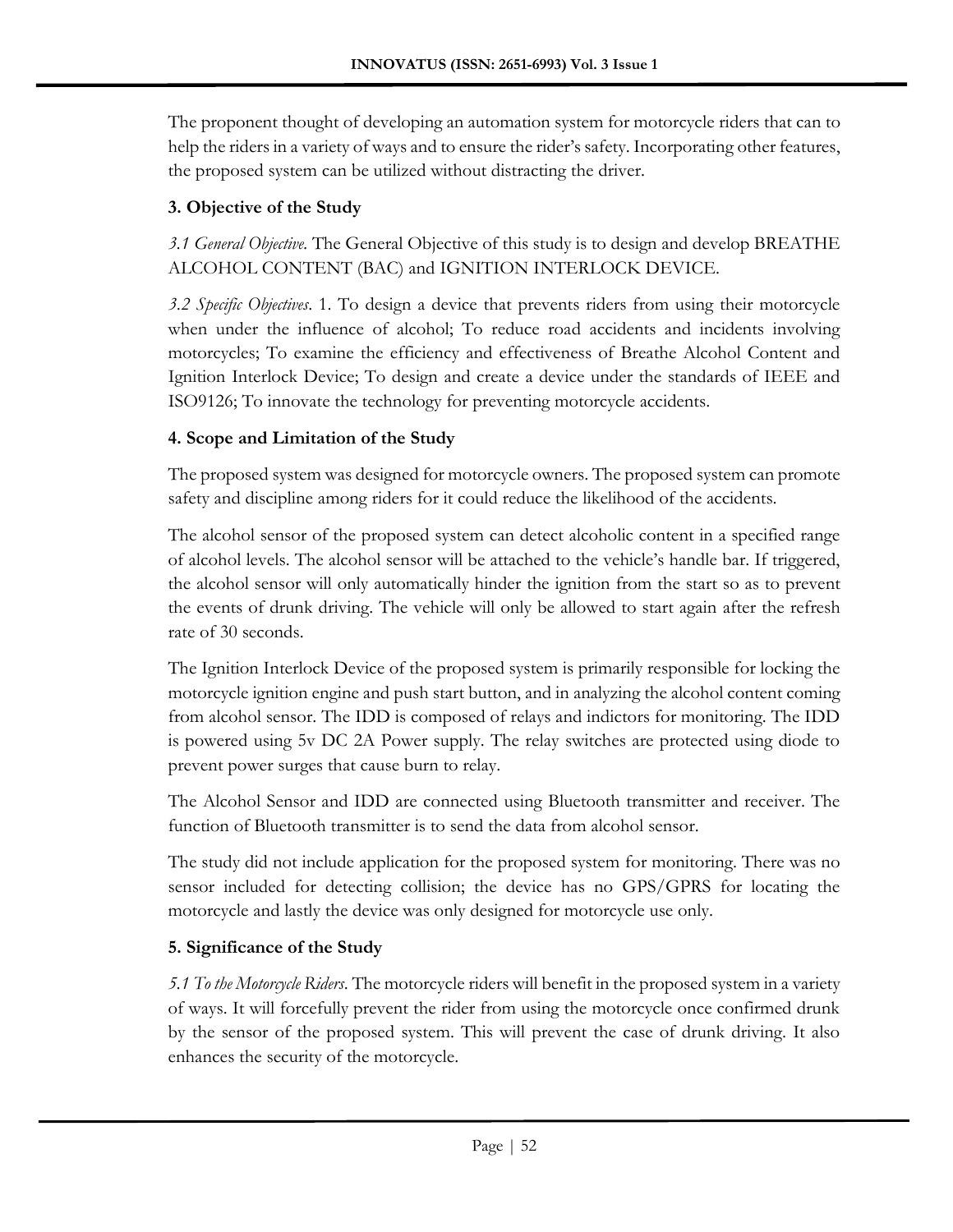*5.2 To the Law Enforcers*. The law enforcers will benefit because the primary goal of the study is to reduce the accident rate involving motorcycles. Enforcers can focus more on their work of regulating the traffic flow and the driver's observation of the traffic rules and regulations.

*5.3 To the Future Researchers.* Future Researchers can use this study as a reference for their own study.

## **6. Related Literature**

Related literature of the research are discussed. The literature included can be foreign or local, article, journal, or a book. The relevance of each literature is discussed and it will explains how it supports the concept of the proposed system*.*

## **Motorcycle Accidents in Metro Manila**

In the Philippines specilly in the cities are also used motorcyles. (Robielos, 2012) reported that there is a continuous increase of motorcycle accidents in the Philippines for the last ten years. The significant causes to these accidents are driver's behavior, traffic movement, vehicle maneuver, weather and surface condition. and these are also the factors that cause accidents in Malaysia.

## **Smart Motorcycle System**

The simulations are technically a collaboration of transportation and digital technology. Automation is heavily implemented. And during these times, the production of vehicles now comes with intelligent systems. That is why Patil (2016) developed a smart motorcycle system. It includes a helmet controlled safety system wherein the motorcycle ignition is enabled only when the helmet is put on. The system also incorporates other features like Global Positioning System, automatic head light control and real time display. The ICSwill then be less likely to occur because of this applications.

#### **7. Conceptual Framework**



.<br>Figure 1 Conceptual Framework of Proposed System

# **INNOVATUS 2020**

University of Asia and the Pacific School of Sciences and Engineering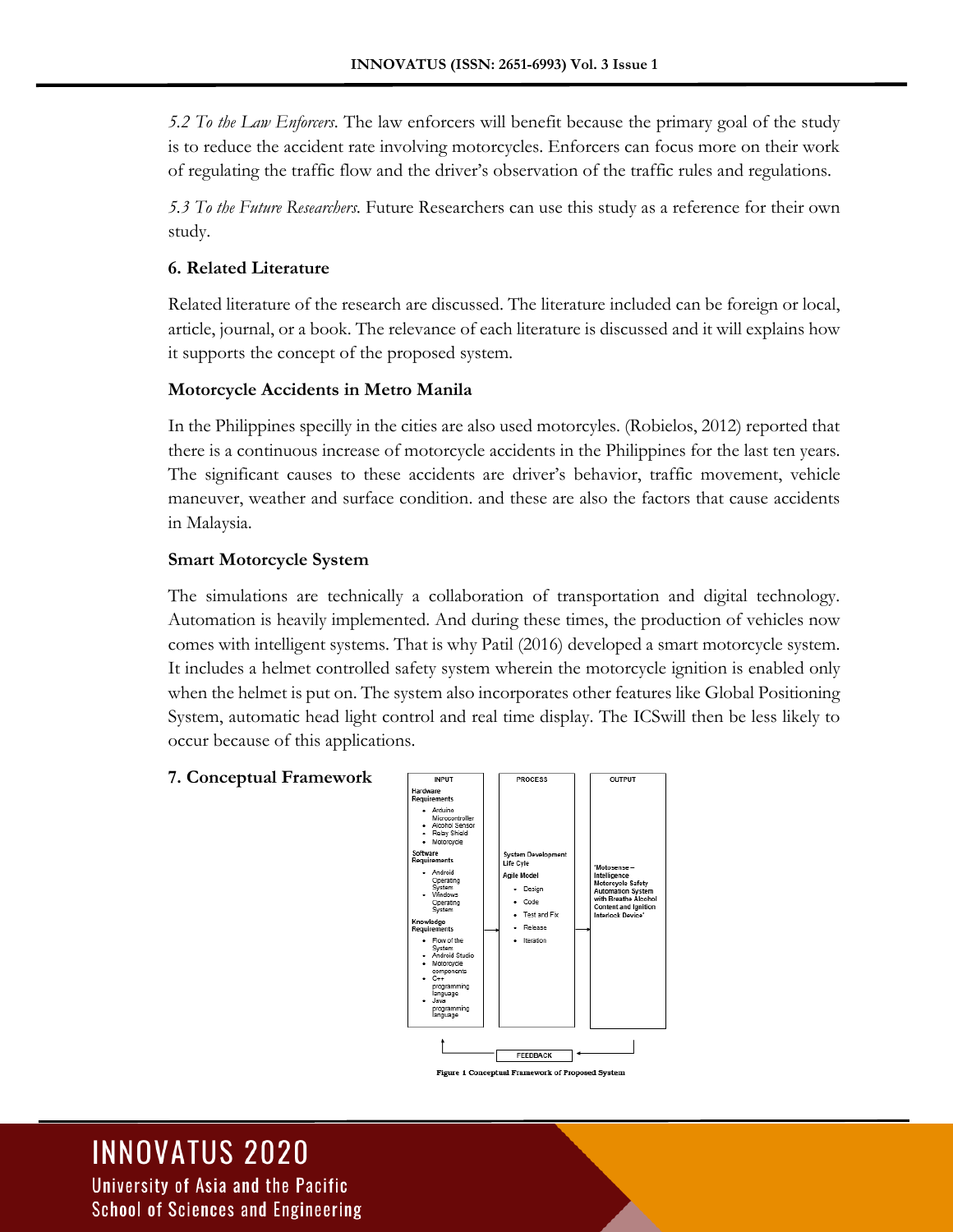In Figure 1 shows the Conceptual Framework of the proposed system. It requires the use of multiple sensors to be attached to the motorcycle. Following the Software Development Lifecycle, it produces the proposed System

#### **8. Research Design**



**Figure 2.** Software Architecture

In Figure 2, Illustrates Software Architecture of the proposed MotoSense app. The collision and alcohol sensor records event which is sent to telecommunication towers using SMS technology. The mobile application receives the information and using the internet and the GPS Satellite, the mobile app can procure a presentation of the location of the vehicle rider.



**Figure 3**. Software Architecture

In Figure 2 illustrates the proposed Use Case Diagram of MotoSense app. There are two user levels, the driver and the registered users.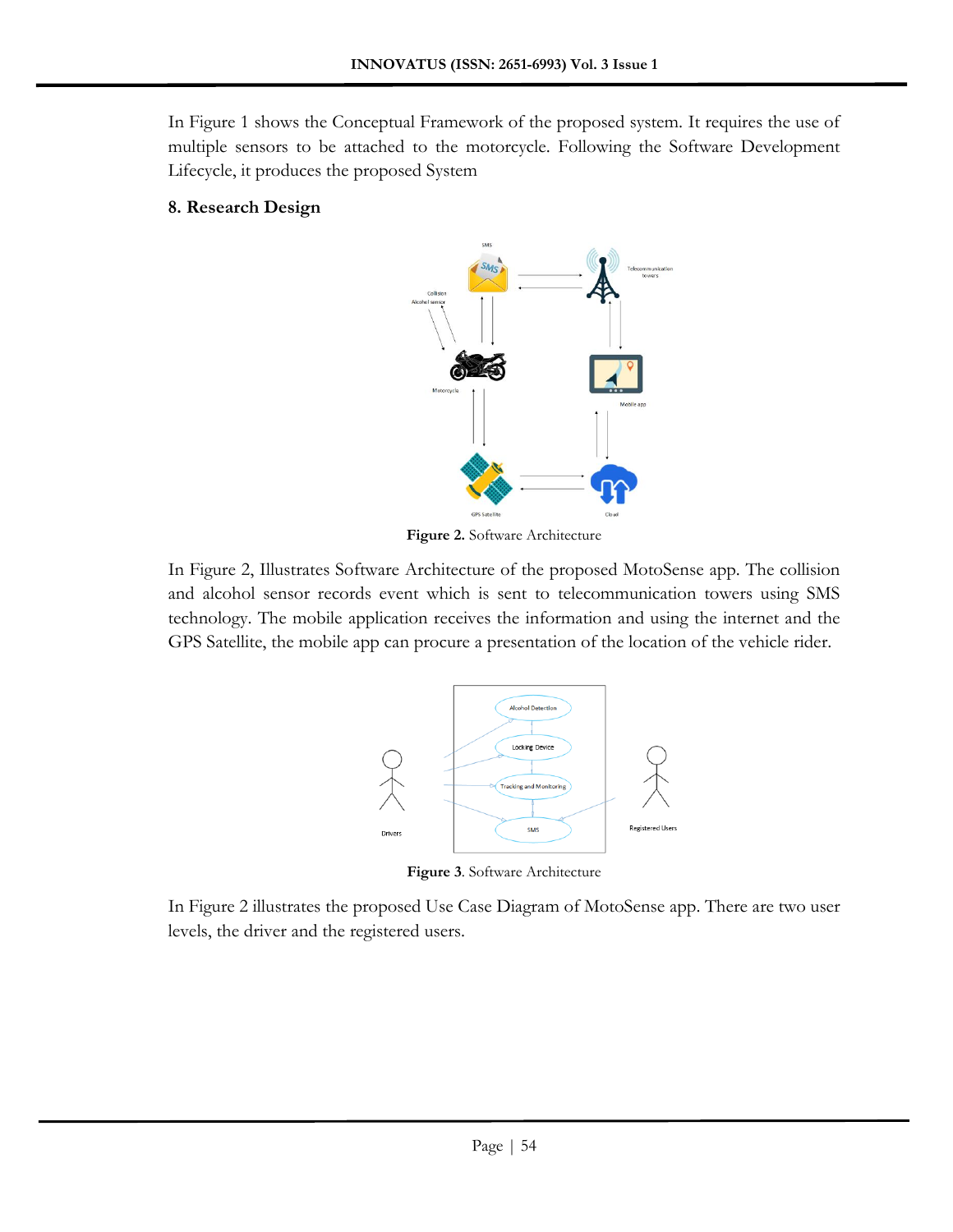

**Figure 4.** Software Development Lifecycle

In figure 4 The researcher used agile methodology because of reduced development time of the system, increases reusability of components, quick initial review occurs, and lastly, Integration from very beginning solves many integration issues.



**Figure 5.** The MotoSense Device

In Figure 5. Shows the Motosense Motorcycle Device attached to the motorcycle. The function of device is to turn on and off the motorcycle depending on the read out from the alcohol sensor. The sensor is attached to the motorcycle helmet. The primary responsible for detecting alcohol fumes around the motorcycle riders helmet.

## **9. Methodology**

The study will took place in the Malabon. It acquired the reputation of being the most disaster prone community in Metro Manila. As an urban area, there are many vehicles that come and go and motorcycles are common. Given that the motorcycle count in the area is high, the likelihood of a motorcycle related accident is high. The researcher strategically chose the area to survey and setting of the study. The users of the hardware components of the proposed system will consist of the selected motorcycle riders from Malabon. Selected motorcycle riders with varying degrees of motorcycle experience are used as samples for testing the proposed system. A total of 50 motorcycle riders and 10 Technical Specialist were asked to evaluate the proposed system. The motorcycle used for testing are the vehicles of the subjects. The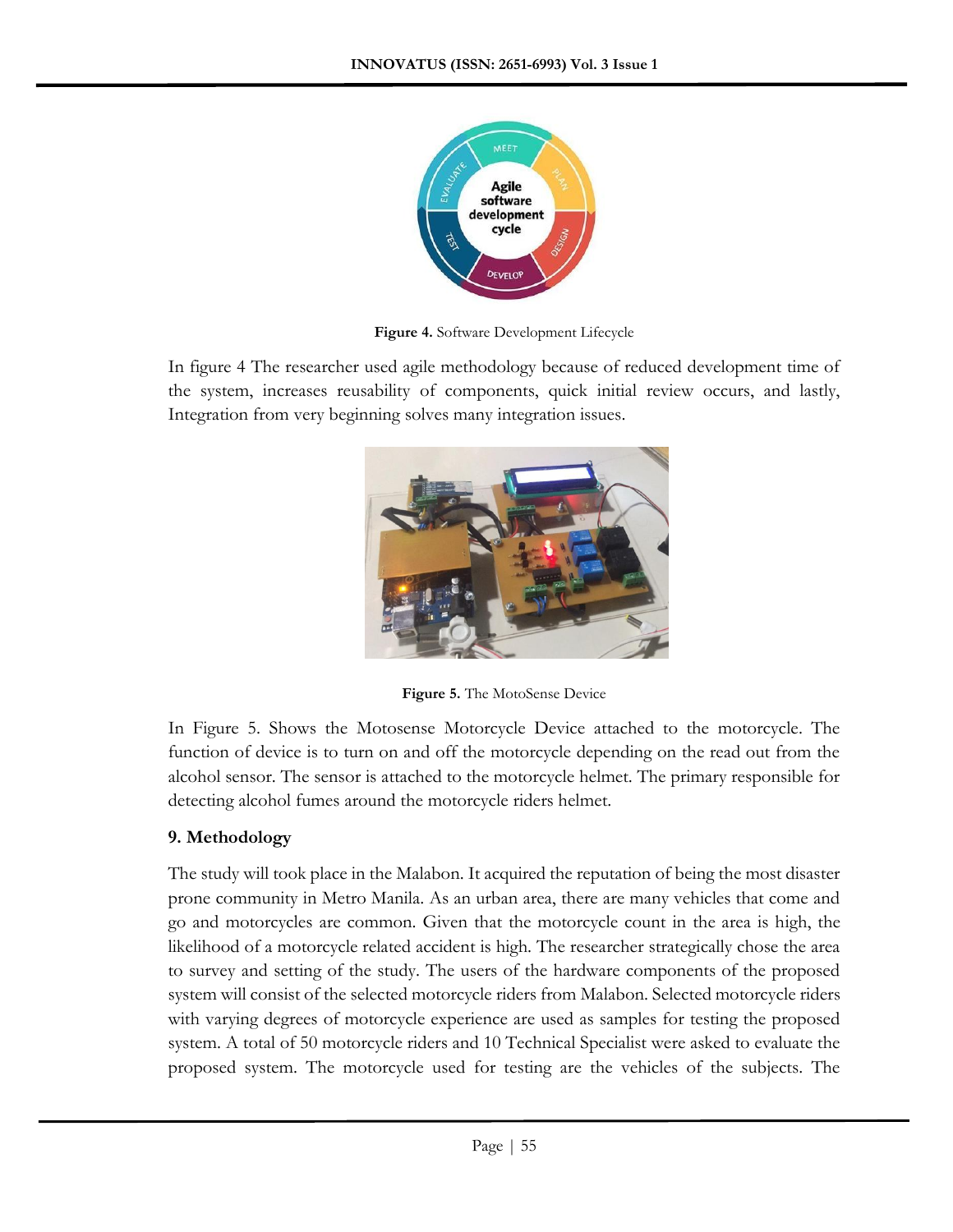technique purposive sampling was used in the research. Using this technique, the researcher must relied on his own judgment whom to choose as participants of the study.

## **9. Presentation, Analysis and Interpretation**

This section discusses the analysis and interpretation of the data as well as the findings of the conducted evaluation.

The researchers used the Likert scale as baseline for the purposes of evaluation of the developed system.

The researcher used the Analysis of the Variance to measure the comparison of results. To get the comparison of results, get the total sum of scores  $=$  total sum of squares within groups  $+$ sum of squares between groups. To get the F ration of each groups, the total sum of squares between groups / degrees of freedom, the total sum of squares within groups / degrees of freedom the divide the between group over within groups. Using the P-value chart, use the degrees of freedom to determine the P-Value rating. If the P-value rating greater than the standard value 0.05, the chances of getting a No Significant value rating is higher. The Anova was used to compare the demographic profile of the Specialists, Effectiveness of the proposed study, and the Readiness of the proposed study. And also to determine the significant difference of the variables. Based on the non-probability testing criteria of purposive sampling, the proponent relied on his judgment in choosing members of the population to be participant of the study. The proponent used a sample size of n in order for the probability to be at least 100%. The sample mean was within n standard deviation of the population mean.

| <b>Values</b>            | Equivalent    |
|--------------------------|---------------|
| <b>Strongly Agree</b>    | $2.51 - 3.00$ |
| Somewhat Agree           | $1.51 - 2.50$ |
| <b>Strongly Disagree</b> | $0.51 - 1.50$ |
| No Opinion               | $0.00 - 0.50$ |

**Table 1**: Likert Scale Values for Respondents Perceptive Survey

| Values            | Equivalent    |
|-------------------|---------------|
| Very Good         | $3.50 - 4.00$ |
| Good              | $2.50 - 3.49$ |
| Acceptable        | $1.50 - 2.49$ |
| Needs Improvement | $0.00 - 1.49$ |

**Table 2:** Mean Range Values for Technology Specialist Survey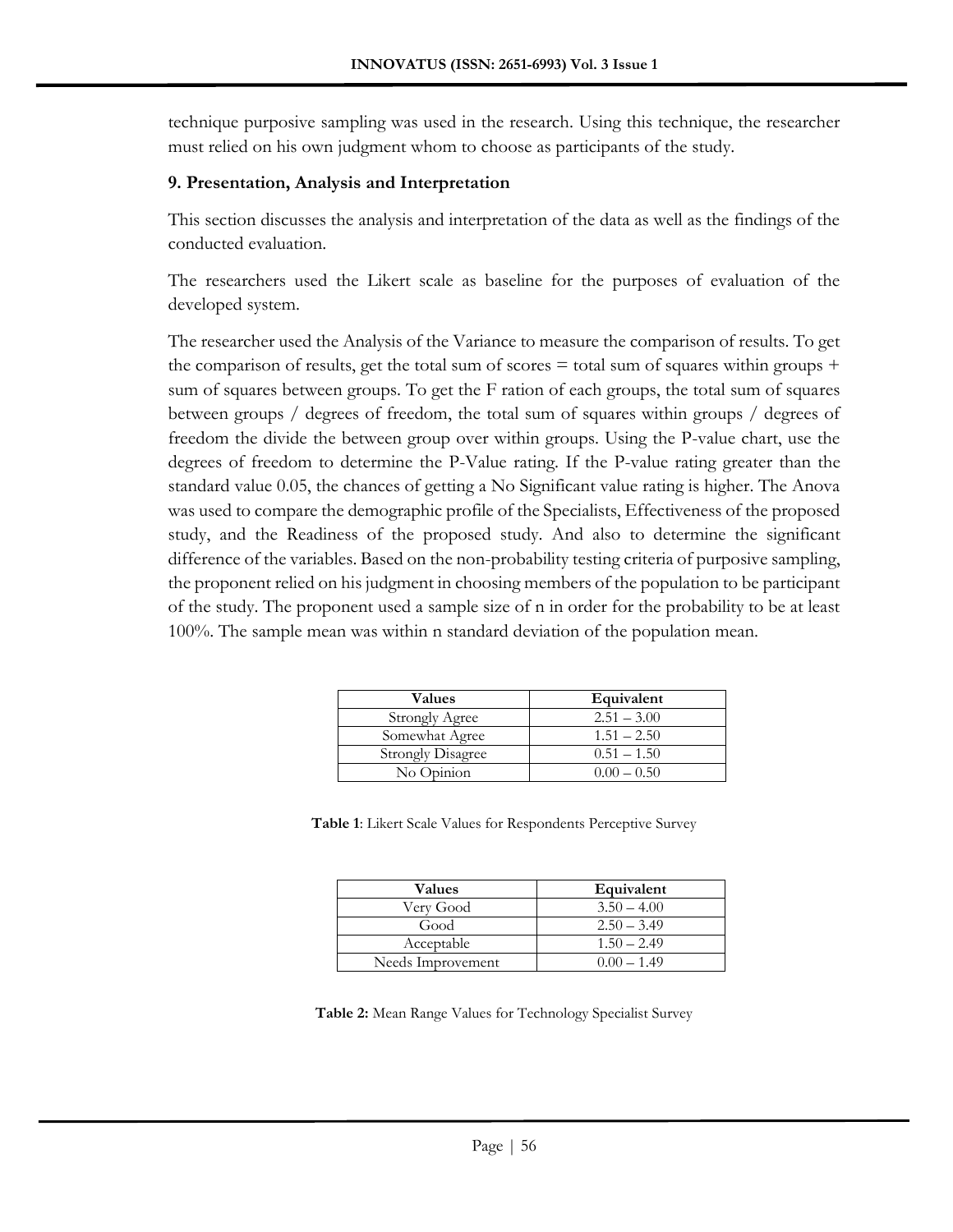| Ouestion                                                                                      | Mean  | Std.<br>Deviation | V.I.                 |
|-----------------------------------------------------------------------------------------------|-------|-------------------|----------------------|
| 1. Driving after drinking is a personal decision<br>should not be illegal.                    | 1.220 | .9538             | Strongly<br>Disagree |
| 2. One drink does not harm a person's driving<br>ability.                                     | 1.480 | .9947             | Strongly<br>Disagree |
| 3. Everyone drives once in a while after they've<br>drunk a little too much and that's okay.  | 1.180 | .8734             | Strongly<br>Disagree |
| 4. 4. People should not be allowed to drive if<br>they have been drinking any alcohol at all. | 2.400 | .9897             | Somewhat<br>Agree    |
| 5. Technology of MOTORSENSE does not<br>guarantee of safety on the road accident.             | 1.740 | 1.2257            | Somewhat<br>Agree    |

#### **10. Presentation, Analysis, and Interpretation**

**Table 3:** Should Philippines to Enforce Drinking and Driving Laws?

Table 3 shows the responses of respondents about the strict implementation of drinking and driving laws in the Philippines on "Driving after drinking is a personal decision should not be illegal" gets a mean of 1.220 and standard deviation of 0.9538 with a verbal interpretation "Strongly disagree". On "One drink does not harm a person's driving ability." it obtains a mean of 1.480 and a standard deviation of .9947, which is Interpretation is "Strongly disagree". On question "Everyone drives once in a while after they've drunk a little too much and that's okay" gets a mean of 1.180 and a standard deviation of .8734, which is "Strongly Disagree".

| Ouestion                                               | Mean  | Std.      | V.I.     |
|--------------------------------------------------------|-------|-----------|----------|
|                                                        |       | Deviation |          |
| 1. Use helmet by motorcycle riders with                | 2.620 | .8303     | Strongly |
| MOTORSENSE device.                                     |       |           | agree    |
| 2. Strict enforcement of traffic laws for motorcycle   | 2.340 | 1.1178    | Somewhat |
| under intoxication.                                    |       |           | agree    |
| 3. Imposed strict penalty to those violators.          | 2.740 | .6642     | Strongly |
|                                                        |       |           | agree    |
| 4. Motorcycle riders receive the training they need to | 2.800 | .4949     | Strongly |
| drive safely.                                          |       |           | agree    |
| 5. Motorcycle riders receive the training they need to | 2.860 | .4046     | Strongly |
| drive safely.                                          |       |           | agree    |
| 6. Support a helmet law installing with                | 2.720 | .5360     | Strongly |
| MOTORSENSE device                                      |       |           | agree    |
| for liquor of intoxication.                            |       |           |          |

**Table 4:** Should Philippines ensure the safety of motorcycles on roadways?

Table 4. Shows the responses of respondents about the safety of motorcycles on roadways. The respondents Strongly Agreed in wearing helmet with motosense device with a mean of 2.620 and standard deviation of .8303**.**

| Hardware                         | Meter Tester |          |    |       |
|----------------------------------|--------------|----------|----|-------|
|                                  | Not Complied | Complied | %  |       |
| MO3Sensor                        |              | 0.00     | 10 | 100.0 |
| <b>LCD Display</b>               |              | 0.00     | 10 | 100.0 |
| <b>Bluetooth Transmitter /</b>   |              | 0.00     | 10 | 100.0 |
| Receiver                         |              |          |    |       |
| <b>Ignition Interlock Device</b> |              | 0.00     | 10 | 100.0 |

**Table 5:** Hardware Calibration Table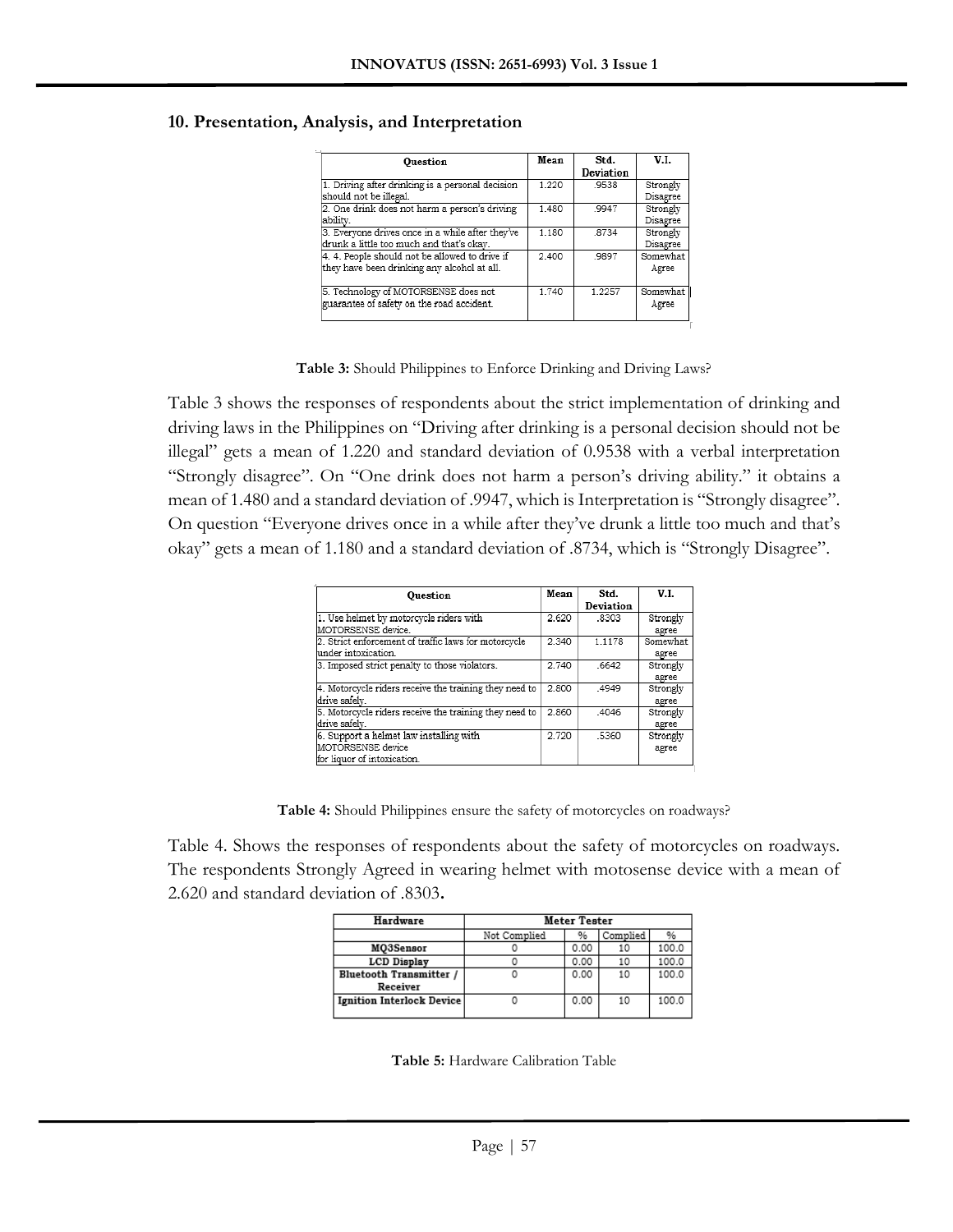Table 5 shows the Hardware Calibration table. Out of ten respondents, ten respondents answered that the Device Complied for each requirement for Hardware Calibration with the total of 10 Percent.

| Hardware                | Mean  | Std.      |           |
|-------------------------|-------|-----------|-----------|
|                         |       | Deviation |           |
| Read Sensors            | 3.700 | .4830     | Very good |
| Make Decisions          | 3.800 | .4216     | Very good |
| Display Output          | 4.000 | .0000     | Very good |
| PLC, C++ or Java Coding | 3,800 | .4216     | Very good |
| PLC. C++ or Java Coding | 3.900 | .3162     | Very good |
| Test and Debug          |       |           |           |
| Arduino Control Panel   | 4.000 | .0000     | Very good |
| Arduino Dynamic Link    | 3.700 | .4830     | Very good |
| Library                 |       |           |           |

#### **Table 6:** Hardware Testing

Table 6 shows the mean and standard deviation of hardware during the testing phase. Overall the value interpretation of the hardware device installed in the helmet and motorcycle is "Very Good".

| Mean  | <b>Std. Deviation</b> |           |
|-------|-----------------------|-----------|
| 3.500 |                       | Very good |
| 3.500 | .8498                 | Very good |
| 3.500 | 8498                  | Very good |
|       |                       |           |

#### **Table 7: Correctness**

Table 7. Shows the mean and standard deviation of Correctness. Overall, the value interpretation of the hardware device installed in the helmet and motorcycle is "Very Good".

| <b>Guide Questions</b> | Mean   | <b>Std. Deviation</b> | V.I.      |
|------------------------|--------|-----------------------|-----------|
| Reliability            | 3.7000 | .24595                | Very good |
| l Consistency          | 3700   | 4830                  | Very good |
| Accuracy               | 3.800  | 4216                  | Very good |
| Error Tolerance        | 3.600  | 5164                  | Very good |
|                        |        |                       |           |

#### **Table 7: Reliability**

Table 7. Shows the mean and standard deviation of Reliability. Overall, the value interpretation of the hardware device installed in the helmet and motorcycle is "Very Good".

| <b>Guide Ouestions</b> | Mean<br>Std. |           | V.I.      |  |
|------------------------|--------------|-----------|-----------|--|
|                        |              | Deviation |           |  |
| Testability            | 3.5333       | .47661    | Very good |  |
| Modularity             | 3.500        | .8498     | Very good |  |
| Simplicity             | 3.500        | .7071     | Very good |  |
| Audability             | 3.600        | .6992     | Very good |  |
| Overall                | 3.5333       | .47661    | Very good |  |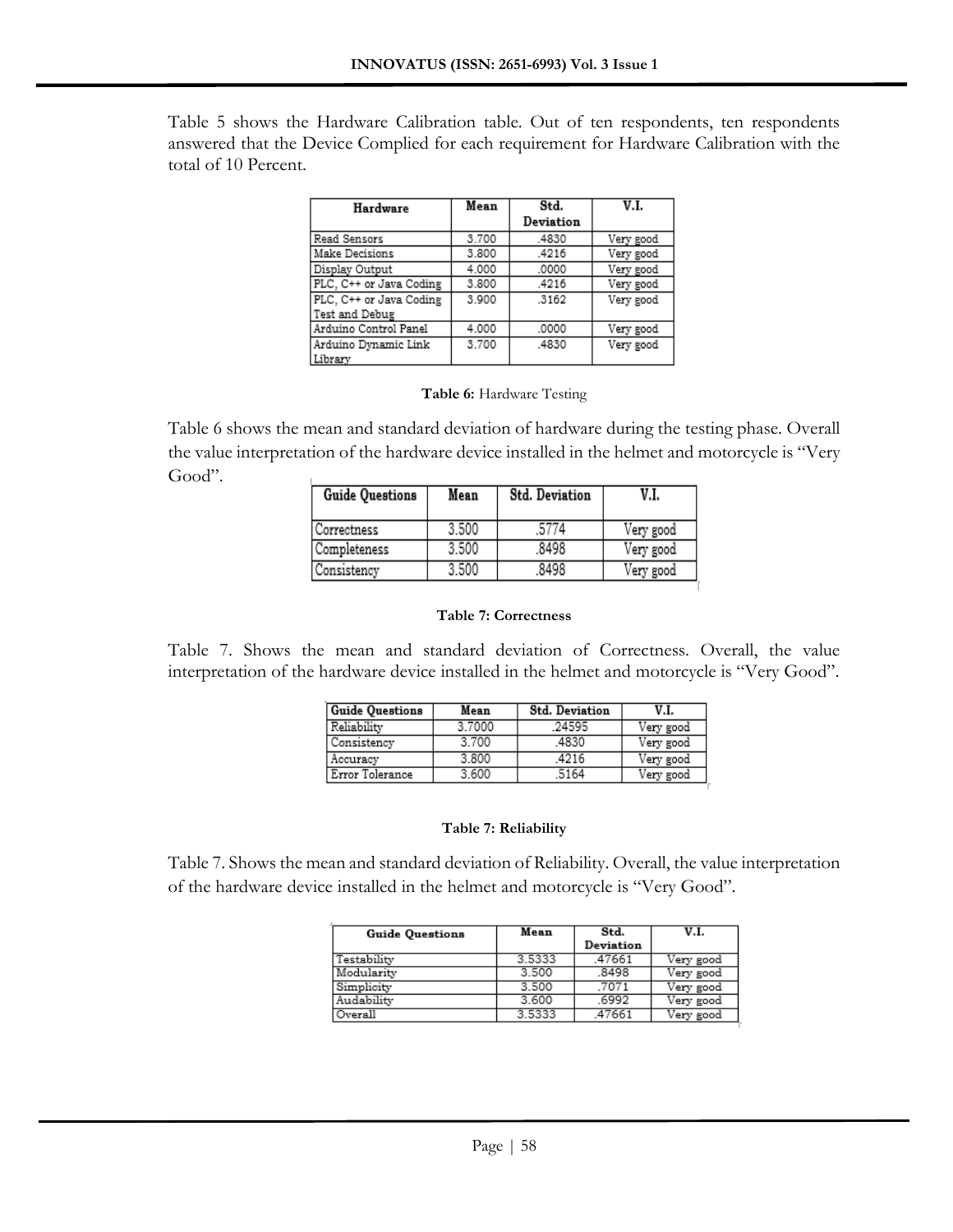Table 9. Shows the mean and standard deviation of Testability. Overall the value interpretation of the hardware device installed in the helmet and motorcycle is "Very Good".

Overall, the total mean of Hardware Evaluation (Quality Factors) is 3.533 with a total standard deviation of .47661. The Interpretation of overall result is "Very Good". The device satisfies the perception of the Technical Respondents. It means the Device produces accurate and actual result.

| <b>Guide Ouestions</b>                    | Mean   | Std.<br>Deviation | V.I.      |
|-------------------------------------------|--------|-------------------|-----------|
|                                           |        |                   |           |
| 1. Does it perform all required tasks?    | 3.500  | .8498             | Very good |
| 2. Does it has an efficient and fast      | 3.400  | .6992             | Good      |
| response time?                            |        |                   |           |
| 3. Does it sense breathe MO3 and          | 3.300  | .9487             | Good      |
| alcohol level accurately?                 |        |                   |           |
| 4. Does it has an accurate analysis?      | 3.300  | 9487              | Good      |
| 5. Does it has a storage for BAC<br>data? | 3.500  | 8498              | Very good |
| 6.Does<br>Bluetooth<br>IID<br>accept      | 4.000  | .0000             | Very good |
| Transmitted to Bluetooth Receiver to      |        |                   |           |
| CU to ignite lock?                        |        |                   |           |
| Overall                                   | 3.5000 | .33333            | Very good |

## **Table 10.** Usability

Table 10. Shows the mean and standard deviation of Usability. Overall, the value interpretation of the hardware device installed in the helmet and motorcycle is "Very Good".

Overall, the total mean of Hardware Acceptance (Usability) obtains 3.500 a total standard deviation of .3333. The Interpretation of overall result is "Very Good". The device satisfies the perception of Technical Respondents. It means that the device is accepted and feasible for implementation in the future.

# **11. Summary of Findings**

The researcher developed an application entitled, Motosense - Intelligence Motorcycle Safety Automation with Breathe Alcohol Content (BAC) and Ignition Interlock Device (IID) which aims to innovate the technology of motorcycles in terms of alcohol detection. The developed system covers all the motorcycle types of four stroke or two stroke engines. The developed system consist of Four (4) major parts; (1.) The bluetooth transmitter and receiver which responsible for transmitting data from alcohol sensor and receiving the data coming from the sensor; (2.) The alcohol Sensor with Arduino device. The function of device is to detect alcohol fumes from the rider. (3.) The alcohol sensor or the Breathe Alcohol Sensor attached to the helmet and the arduino device process the data from sensor before transmission. 4.) The Ignition Interlock Device (IDD) attached to the motorcycle push button starter and ignition device. The device is the primarily responsible for locking the engine by using relay swithing device with logic gates. The study has been done in City of Malabon.